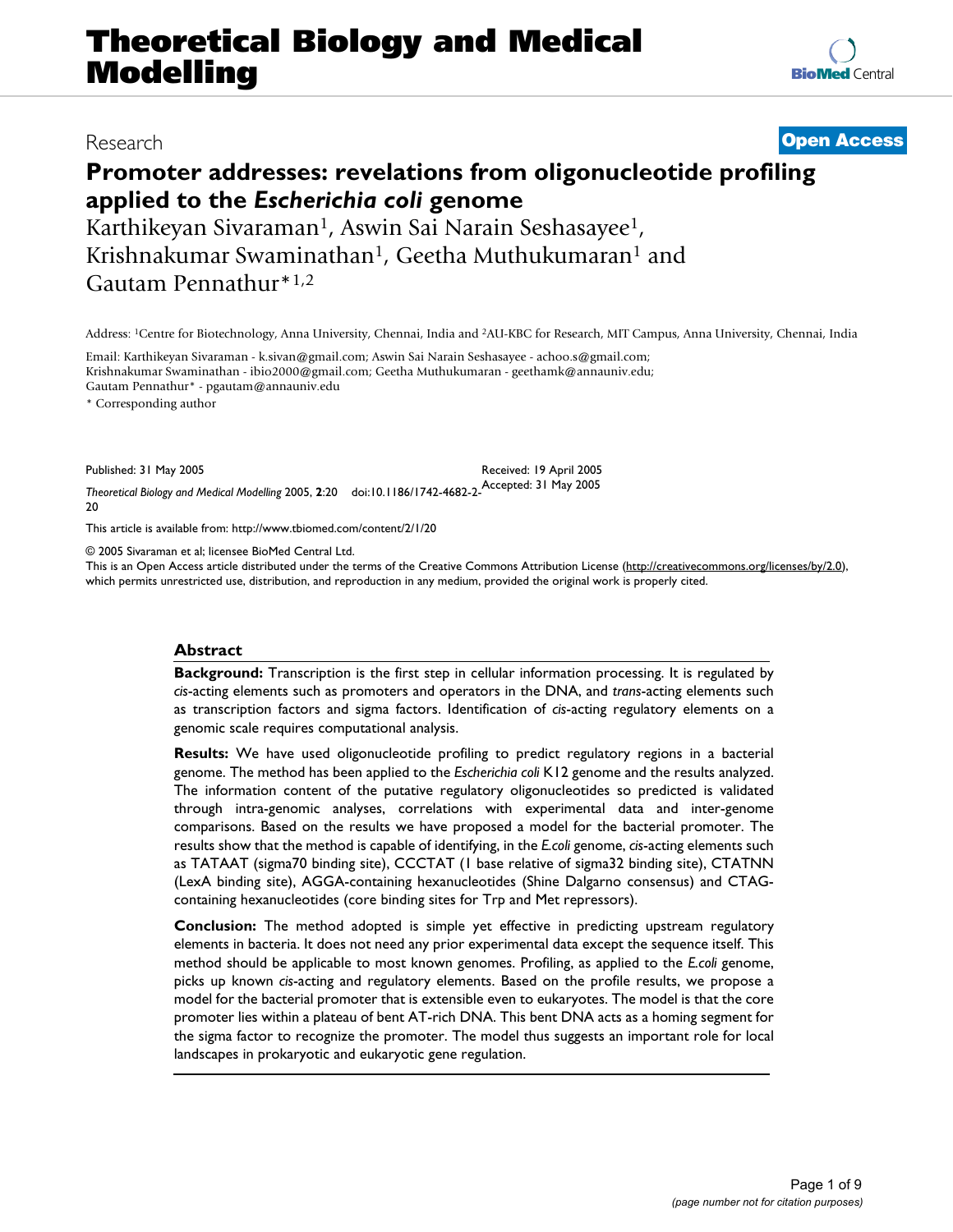## **Introduction**

Transcription, the first step of information flow from DNA, is regulated by sequence specific DNA-protein interactions. The regulation depends on the presence of *cis*-acting elements. The best examples of *cis*-acting elements are promoters. Other well-known examples in bacteria include the Shine Dalgarno (SD) sequence, sigma 32 binding site, LexA binding site, etc.

In bacteria, promoters recognized by sigma factors initiate transcription. The responses of an organism to various stimuli are mediated by changes in gene expression patterns. These changes are initiated by promoter-sigma factor interactions and regulated by other *cis*-acting elements. Thus, families of co-regulated genes are under the control of the same promoter. Though core promoters are small words (6–8 bases), certain changes that are permissible in promoter sequences have little or no effect on their activity. This means that a few closely-related sequences, in the right context, can function as promoters. Identifying promoters is a challenging yet rewarding problem; challenging because promoters can differ subtly in sequence and still retain function, and rewarding because it can shed light on an organism's life style. Computational approaches are required since experimental methods for identifying promoters are not applicable on a genomewide scale.

In most instances, computational identification or prediction of promoters involves model-based searches. The model is, by and large, derived from prior data. Techniques using artificial neural networks [1] or genetic programming methodologies [2] are also used, and require prior experimental data. Using prior data for identifying new candidates is also known as dictionary-based searching. Databases of experimentally verified *cis*-acting elements are available for promoter prediction [3] through dictionary-based approaches. These approaches are biased towards the best-characterized promoter in the initial dataset, though non-redundant data sets have been used recently [4]. A paucity of experimental data can compromise the efficiency of these methods. The success of dictionary-based methods is directly dependent on the relatedness of the database to the query. It has also been observed that, while using dictionary-based methods, taking into account the local genomic landscape for generating Markov profiles improved the prediction quality in eukaryotes [5]. Another method that has been applied to both simpler and larger genomes is the comparative genome analysis method. It is observed that functional regions, albeit non-coding, are conserved across species and genera. Analyses of this kind have been used for yeast [6,7], higher eukaryotes [8,7] and bacterial regulons [9,7].

In *Saccharomyces cerevisiae*, the distribution of certain words across the genome is non-random. For example, some words appear to be preferred in regions upstream [10] or downstream [11] of genes. Analyses showed that such words occurring preferentially near the genes represent functional elements. Though non-random usage of ksized words in bacterial genomes has been documented [12,13] in genomic contigs, studies have not focused on the upstream regions of prokaryotic genes.

We have developed a method that uses preferential occurrence of k-sized words within specific (gene-proximal) regions in a given genome to predict *cis-*acting elements. This method does not use a dictionary or database for initiating searches. The method can be applied to any genome of which the gene co-ordinates are known. Its advantage is that there is no extrapolation of data. This allows unique families of *cis*-acting elements for a given genome to be determined. Inter-genome comparison can establish the functionality of conserved words across genera.

The results of oligonucleotide profiling as applied to the genome of *E.coli* K12 [14] are presented. Comparative analyses of the resultant oligonucleotide profiles show that a subset of preferred hexanucleotides in *E.coli*-K12 is conserved across two other genomes, those of *Salmonella typhi* and *Yersinia pestis* [15,16]. We suggest a function for the ubiquitous hexanucleotides that are preferentially present in -100 regions and are neither single-base relatives of TATAAT or AGGA nor CTAG-containing, and we propose a novel model for bacterial promoters.

## **Results and Discussion**

The results of oligonucleotide profiling, as performed for *E.coli* K12 genome, are discussed. The word size was restricted to six. For higher word sizes the word occurrence frequency was low. Smaller words were not used since the intra-word Markov dependencies, if any, are statistically invalid [17].

Word occurrences were analyzed in four contiguous sequence sets, F4 through F1 (Fig. 1a),. A threshold of 200% (two-fold increase in occurrence over the genomic average) was set to identify signals for *cis*-acting elements. The average occurrence of a random hexanucleotide in a sequence set is 4.6% of its genomic total and the standard deviation is 0.573. It can be seen that a two-fold increase (9.2%) is more than six times the standard deviation (σ) above the average. Any hexanucleotide that had at least 9.2% of its overall genomic occurrence within any of the four fragments analyzed was termed "enriched" in that respective region. Such enrichment was more pronounced in the gene-proximal regions (-1 to -100 region) than in the distal regions (-300 to -400). In the three random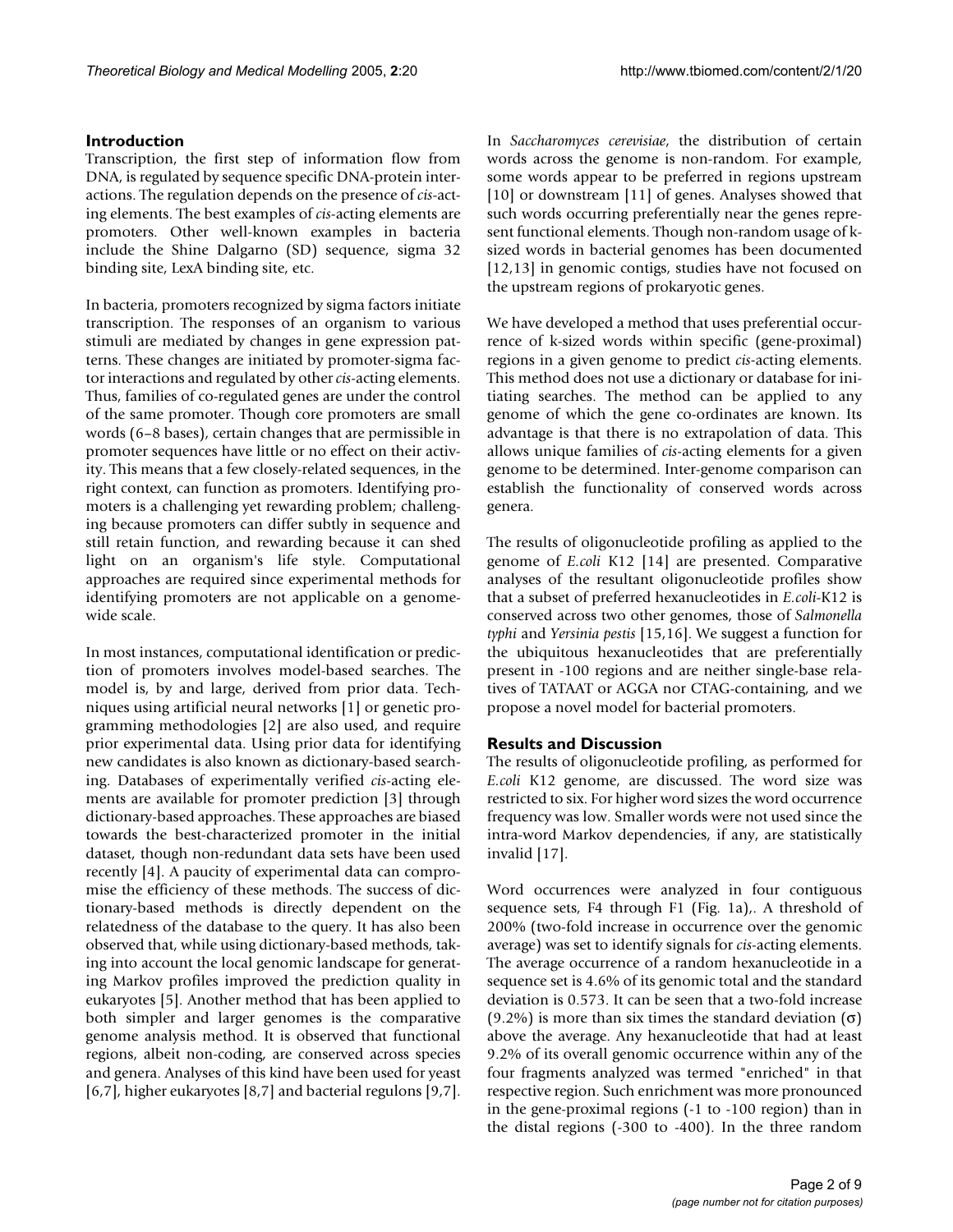

#### (A) A schematic representation of the proced F3 and F4 used in this study **Figure 1** ure used for profiling, incorporating the definition of the four fragments F1, F2,

(A) A schematic representation of the procedure used for profiling, incorporating the definition of the four fragments F1, F2, F3 and F4 used in this study. (B) Comparison of the occurrence distribution in the random control (series 1), F4 (series 2), F3 (series 3), F2 (series 2) and F1 (series 4). (C) Number of words whose occurrence is greater than  $\mu + N\sigma$ , where N is on the x axis. (D) Distribution of the three classes of oligonucleotides in the four fragments: TATAAT for class 1, AGGAGG for class 2 and AAAAAA for class 3.

sequence sets (controls), only once did we find enrichment (a CTAG-containing element). Fig. 1a schematically illustrates this procedure.

The preferential occurrences of hexanucleotides within the controls and the fragments under study are contrasted in Table [1](#page-3-0). The distributions of hexanucleotide occurrence in control 1 and fragments (F1-F4) are shown in Fig. 1b, while Fig. 1c shows the number of hexanucleotides with frequencies  $N \times (\sigma)$  more than average. The units on the X-axis are N (N times  $\sigma$ ) and 200%.

The method retrieved 183 hexanucleotides that were enriched in the -100 region. These included the Pribnow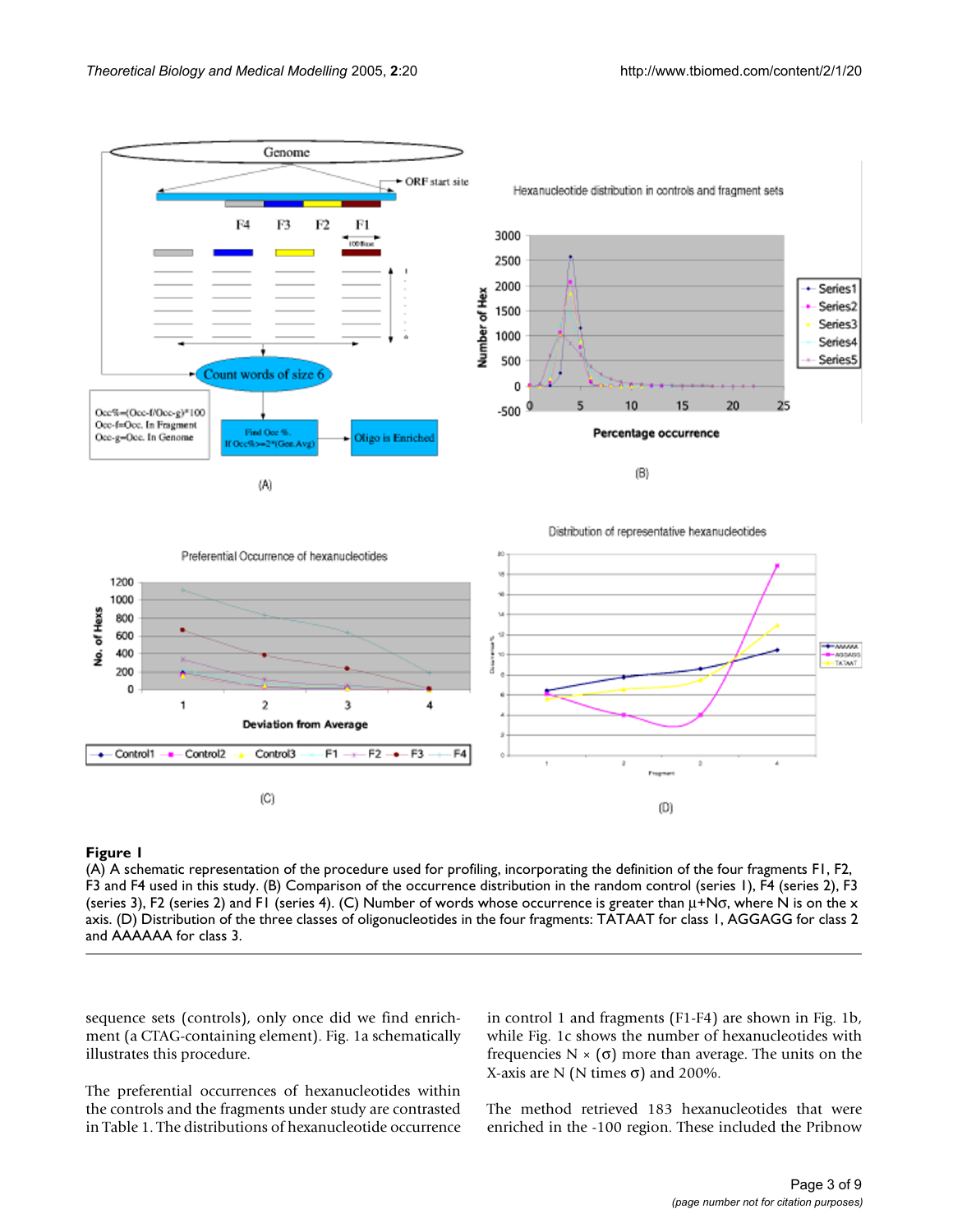| Threshold(C)/Region(R) | %>µ+2<br>$\sigma$ | %> $\mu$ +3<br>$\sigma$ | % $>u+4$<br>$\sigma$ | % > 200<br>% |  |  |
|------------------------|-------------------|-------------------------|----------------------|--------------|--|--|
| Controll               | 184               | 42                      | 18                   |              |  |  |
| Control <sub>2</sub>   | 155               | 30                      |                      |              |  |  |
| Control3               | 164               | 46                      | 16                   |              |  |  |
| FΙ                     | 229               | 66                      | 24                   |              |  |  |
| F <sub>2</sub>         | 341               | l 16                    | 44                   | 0            |  |  |
| F3                     | 662               | 387                     | 236                  | 4            |  |  |
| F <sub>4</sub>         | 1112              | 834                     | 634                  | 190          |  |  |

<span id="page-3-0"></span>**Table 1:** 

<span id="page-3-1"></span>**Table 2: Occurrence of single base relatives of TATAAT in** *E.coli* **genome. F1:-301 to -400; F2:-201 to -300; F3: -101 to -200; F4: -1 to - 100. Those elements that are enriched (> = 200%) are marked by an asterisk in the last column.**

| Hex           | Total Occ. | F <sub>4</sub> | F <sub>3</sub> | F <sub>2</sub> | FI. | Occ. % in FI | <b>ENR</b> |
|---------------|------------|----------------|----------------|----------------|-----|--------------|------------|
| <b>TCTAAT</b> | 595        | 29             | 30             | 47             | 46  | 7.731092     |            |
| <b>TAGAAT</b> | 507        | 25             | 23             | 36             | 71  | 14.00394     | *          |
| <b>TATAGT</b> | 681        | 9              | 38             | 30             | 87  | 12.77533     | *          |
| <b>TATAAG</b> | 879        | 45             | 32             | 67             | 102 | 11.6041      | $\ast$     |
| <b>TACAAT</b> | 903        | 42             | 56             | 71             | 109 | 12.07087     | $*$        |
| <b>TATAAC</b> | 1590       | 65             | 80             | 94             | 2   | 7.610063     |            |
| <b>TATGAT</b> | 1539       | 63             | Ш              | 94             | 127 | 8.252112     |            |
| <b>TATACT</b> | 620        | 39             | 40             | 62             | 3   | 21.12903     | *          |
| <b>CATAAT</b> | 2448       | 90             | 106            | 115            | 132 | 5.392157     |            |
| <b>TATAAT</b> | 1036       | 58             | 68             | 78             | 134 | 12.93436     | *          |
| <b>TGTAAT</b> | 1870       | 74             | 80             | 129            | 140 | 7.486631     |            |
| <b>TATCAT</b> | 2082       | 0              | 96             | 128            | 164 | 7.877041     |            |
| <b>TATATT</b> | 1943       | 87             | 130            | 145            | 168 | 8.646423     |            |
| <b>TATTAT</b> | 2280       | <b>118</b>     | 124            | 155            | 178 | 7.807018     |            |
| <b>GATAAT</b> | 3735       | 125            | 140            | 172            | 201 | 5.381526     |            |
| <b>TATAAA</b> | 2304       | 98             | 44             | 177            | 236 | 10.24306     | *          |
| <b>TTTAAT</b> | 3671       | 182            | 205            | 219            | 249 | 6.782893     |            |
| <b>TAAAAT</b> | 2947       | 142            | 159            | 204            | 268 | 9.093994     |            |
| <b>AATAAT</b> | 4132       | 188            | 201            | 287            | 287 | 6.945789     |            |

box (TATAAT), SD consensus (AGGA), the LexA binding site (CTATNN), sigma 32 binding site one-base relative (CCCTAT) and CTAG-containing regulatory elements [Supplementary Information 1].

The CTAG-containing elements are known to be core repressor binding regions in the Trp, Met and MalPQ operons and the treA gene [18-20]. They occur at high frequency near the rRNA gene clusters [12]. However, in the rest of the genome, we find their distribution to be roughly uniform (data not shown).

Certain trends are apparent in the usage of enriched oligonucleotides by bacterial genomes. The occurrence of some oligonucleotides increases gradually with proximity to genes (class I oligonucleotides), while others (class II oligonucleotides) peak near the genes. A third class comprises non-specifically preferred oligonucleotides (Class III oligonucleotides).

#### *Class I Oligonucleotide*

Bacteria are expected to have limited number of promoter elements and to have them near genes. The Pribnow box in *E.coli* is a representative promoter. The overall frequency of the Pribnow box is lower than the genomic average (1067 occurrences as against the genomic average of  $\sim$ 1400). Here, we analyze: the occurrence of the Pribnow box and its single base substitution relatives, the distribution of the Pribnow box within the -100 region, and the position-dependency of other bases on the Pribnow box in its vicinity. For this analysis, Pribnow box occur-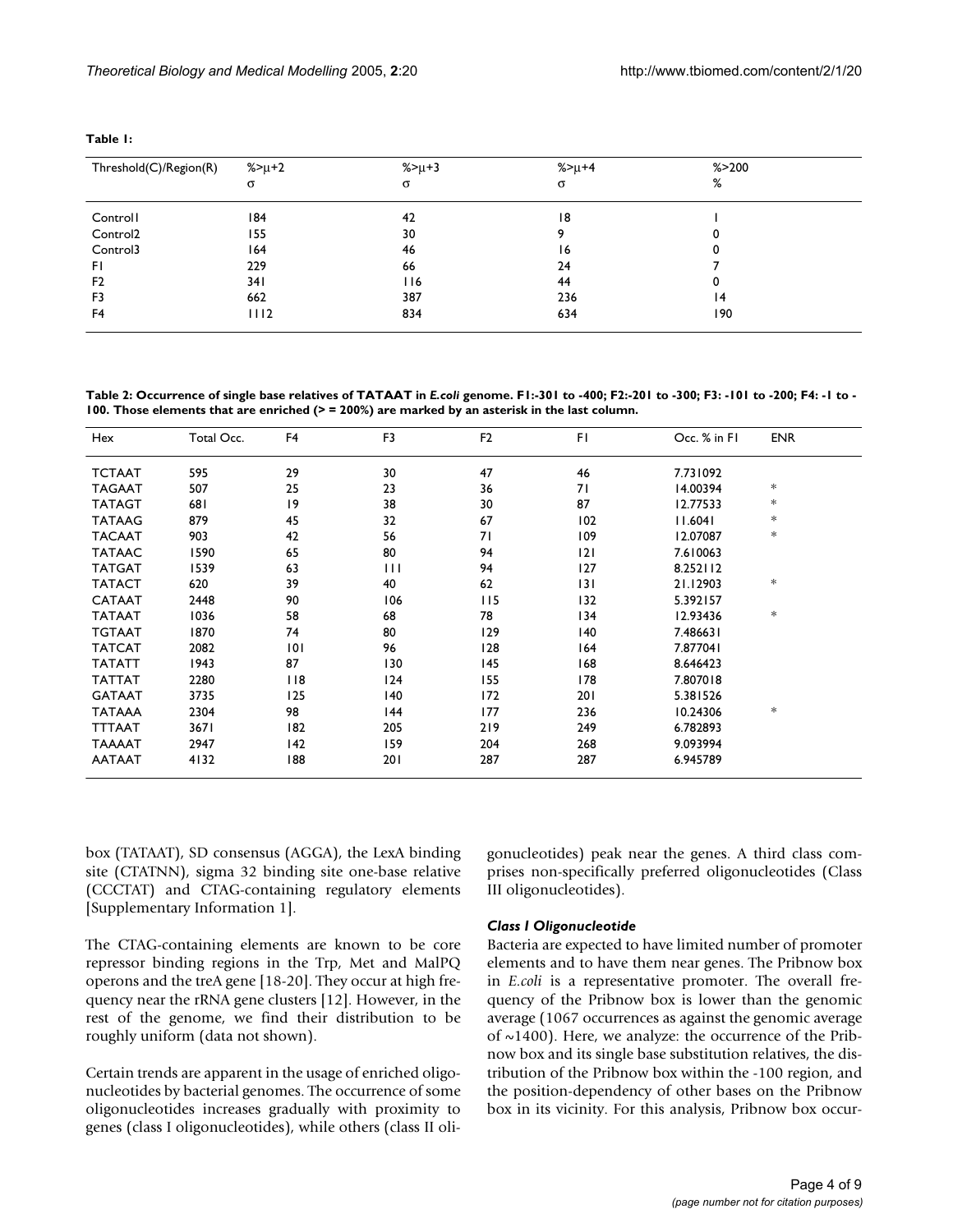

## **Figure 2**

Addressed promoter model. (A) Occurrence distribution of TATAAT, AGGAGG and AAAAAA within the -100 region using a 30-base window: -1 to -30, -10 to -40, -20 to -50, ..., -70 to -100. (B) A schematic comparison of the classical and the addressed promoter models. Blue peaks represent the canonical promoter. Red background (where present) represents the address.

rences in the -100 region alone were taken into account for four strains of *E.coli*.

#### *Occurrence of Pribnow box*

This analysis shows that the occurrence of the Pribnow box increases gradually as one goes closer to genes. Furthermore, seven of its one-base substitution relatives figure in the enriched list [Table [2](#page-3-1)]. Most of these one-base relatives show a gradual but definite increase in their occurrence as we move nearer the genes [Table [2\]](#page-3-1). This gives an idea as to how an element that has a function similar to the Pribnow box would behave in other genomes.

#### *Distribution of Pribnow box*

Analyses show that the maximal number of strong minimal promoters occur within the -100 region and that the Pribnow box prefers the -30 to -70 position, centering around -40 [Fig. 2a]. The report by Collado-Vides *et al*. shows that  $~\sim$ 80% of the 800 genes analyzed have their promoters in the -100 region. In fact, the highest concentration of promoters that they report is at the -40 region [21], which we corroborate.

*Markov dependency analysis of sequences surrounding Pribnow box* Markovian analysis of TATAAT-containing sequences (within the -100 region) was done for *E.coli*. For analysis,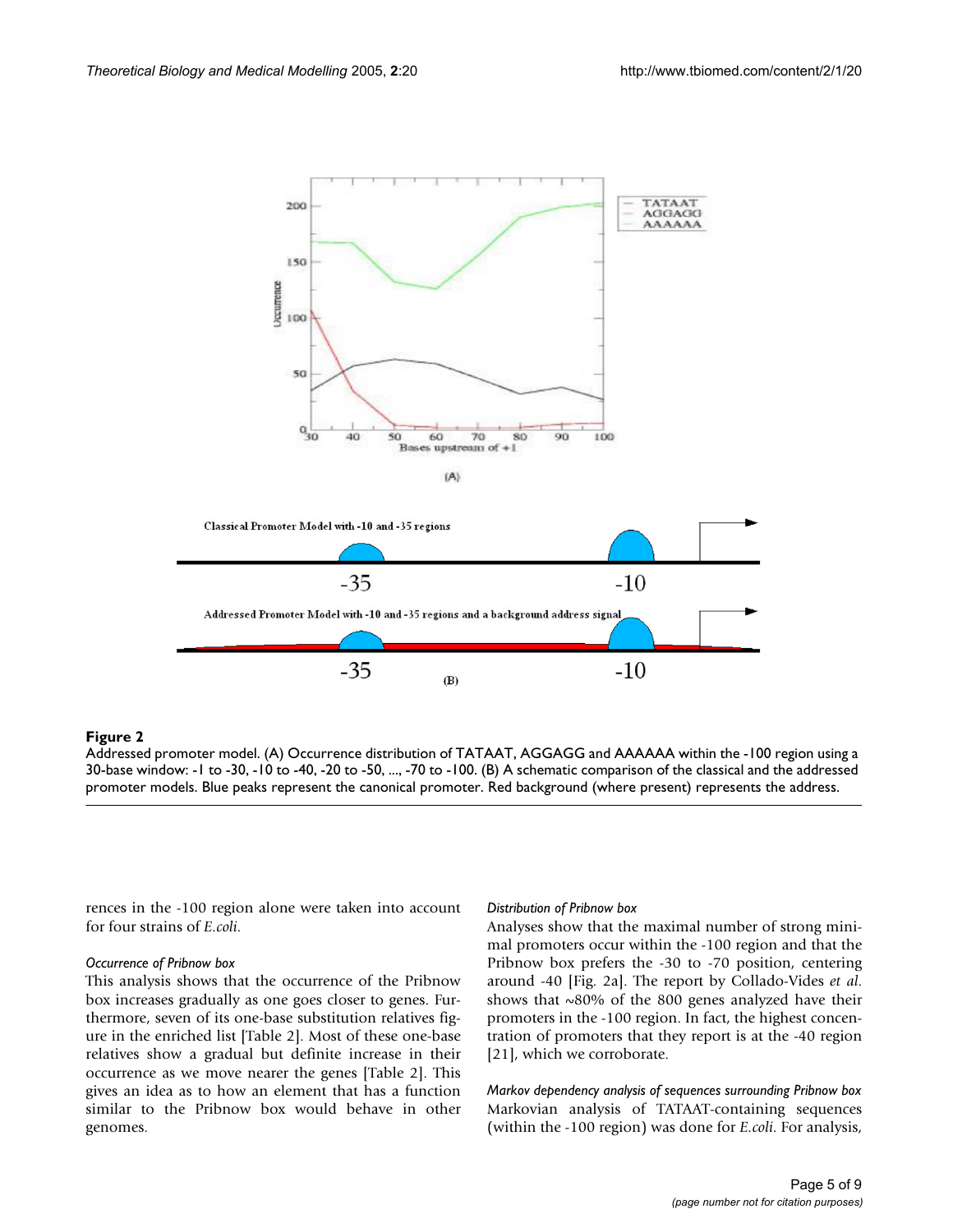such sequences were taken from all four *E.coli* genomes (K12, O157:H7, EDL933 and CFT073) to improve statistical significance (TATAAT occurred only 128 times in the -100 region of the K12 genome). The results showed that TTGACA is preferred between positions -32 and -27. Further, it was seen that, with G at -14, the occurrence of TTGACA decreased, (All corresponding data points are highlighted in the Supplementary Information 2 file.) This has been reported by analysis of experimentally characterized promoters [22]. These correlations validate the results of oligonucleotide profiling with respect to the sigma 70 binding site.

## *Class II Oligonucleotides*

AGGA- (SD consensus) and CTAG-containing hexanucleotides belong to this class. Unlike the Class I oligonucleotides, Class II oligonucleotides show a steep increase in occurrence in the -100 region. This is expected in the case of the Shine-Dalgarno sequence (AGGA), since it should lie within 30 base pairs upstream of the ORF start site (owing to geometric constraints imposed by the ribosomal complex).

Another example of this class is the tetranucleotide CTAG, representing all the hexanucleotides that contain it. CTAG kinks DNA when bound by proteins [23], making it a likely candidate for a regulatory site. CTAG also has low genomic frequency, uniform distribution and a preference for the -100 region. This might imply a global regulatory function.

## *Class III Oligonucleotides*

Certain oligonucleotides not only have a more than average genomic frequency but are also more common in the -100 region. Many of these are A/T rich oligonucleotides, which are known to bend DNA when present in stretches [24]. The presence of such A/T repeat elements upstream [25] and downstream [26] of the canonical promoter is necessary. They are evidently not stand-alone signals. We propose that they are facilitator elements that are necessary but not sufficient for promoter recognition and function. The set of such oligonucleotides that were readily distinguished as facilitators is given, along with their distribution, in Supplementary Information 3. They occur preferentially up to -100 and beyond. We find this significant since a recent report shows that DNA of size 90 base pairs can bend upon itself in a sequence-dependent manner [24].

Though all 64 A/T containing hexanucleotides were found to occur more frequently than the genomic average, only 18 of them were enriched in the -100 region. Thus, the increased occurrence of Class III hexanucleotides is not an artifact of increased base frequency. It transpires that the genome increases the bending capacity of the -100 region by preferential usage of certain oligonucleotides.

The occurrence of hexanucleotides representing each of the three classes is shown in Fig. 1d. TATAAT is used to represent class I, AGGA-containing hexanucleotides to represent class II and AAAAAA to represent class III.

## *Protein Binding Capacity of the -100 region: Evidence from NDB*

We analyzed the occurrence of enriched hexanucleotides in a protein-bound state in the NDB database [27]. Of the ~130 hexanucleotides that are neither TATAAT-related (1 base substitution oligonucleotides) nor AGGA- or CTAGcontaining, 112 have at least one occurrence in the database, bound to proteins [data not shown]. Most of them occurred more than once in the database in a protein-bound state. These results show the propensity of the genome to increase the protein-interacting capacity of the -100 region and hence increase the activity of this region.

## *Dependency Analysis*

A position-specific probability matrix (PSPM) was created for enriched oligonucleotides that were not TATAAT related or AGGA/CTAG-containing. This matrix was used to determine the tendency of hexanucleotides to assume specific consensus words within the -100 region of the genes. Secondary matrices were derived by anchoring the first base in the PSPM. The consensus words derived from these matrices are given in Supplementary Information 4. For each secondary matrix, two more character states were chosen for anchoring on the basis of their prominence,. The results show a strong preference for tetra-A signals, TATA-containing signals and GGA-containing signals.

#### *Inter-genome comparison of hexanucleotide usage profiles*

Conservation of DNA sequence across genomes has been established as a pointer to functionality. This method has been used to identify regulatory regions in *Saccharomyces* [6] by sequence comparison among different species. We see that the logic extends beyond conservation of sequences and patterns to that of oligonucleotide profiles.

We have compared the profile of enriched hexanucleotides between *E.coli*, *Salmonella enterica* and *Yersinia pestis* to test its validity. The *E.coli* and *Salmonella* profiles shared 110 enriched oligonucleotides out of 160 in *Salmonella typhi*. *Yersinia pestis*, whose profile had 97 enriched oligonucleotides, shared 66 of them with *E.coli*. Of those that were conserved across genomes, the AGGA-containing and CTAG-containing hexanucleotides, TATAAT, and the LexA binding site were prominent (Supplementary Information 5).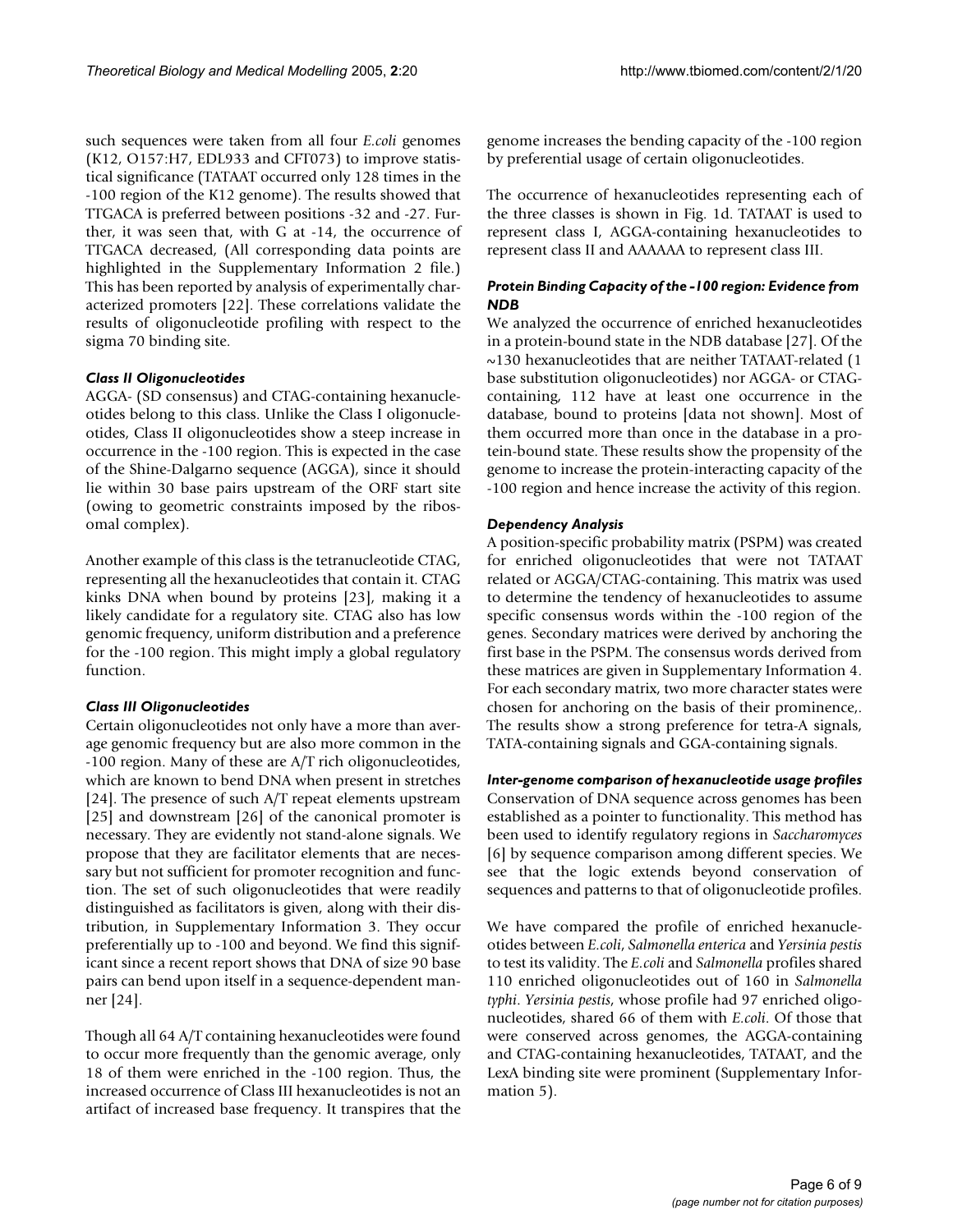While conservation of hexanucleotides usage implies functionality, the converse may not be true and might reflect unique regulatory / facilitator elements for each genome.

### *Role of facilitator elements in promoter identification and the Addressed Promoter Model*

Classical promoters in bacteria are sigma factor binding sites. The sequence that is known to bind to sigma factor with maximal affinity in vitro is taken to be the strongest promoter. DNA footprinting experiments do not allow us to assess the importance of the surrounding sequences.

It is clear from the profiles that the strongest promoters have limited occurrence in the genome. Most genes are controlled by sigma 70 in *E.coli* [28], and only ~12% of the overall strong consensus occur in a region where they are maximally effective [21]. The question to be addressed is how a sigma factor (Sigma 70 in this case) can distinguish the promoter from non-specific promoter-like signals (degenerate -10 and -35 like signals in nonfunctional places in the genome). The sigma factor could not read every one of the possible signal combinations since this would result in enormous loss of time in bacterial genomes. In larger genomes, given the small size and degeneracy of the promoters, it is possible that the sigma factor would recognize a false signal on most occasions.

To account for the efficiency of promoter recognition in the organism, we propose the addressed promoter model, where the sigma factor binding element is an information-dense peak (specific information) within a plateau of moderate information density (different but related words). The peak and the plateau together constitute the promoter. The plateau is formed by class III oligonucleotides that have the capacity to bend DNA. The facilitators are an integral part of the promoter. The presence of facilitators, which occur in greater frequencies around the core promoter, will serve as addresses for the core promoter. These addresses act as homing segments that allow the transcription factor to recognize the core promoter and bind to it.

This model immediately suggests a way of identifying *cis*acting regions in eukaryotes, where greater genome sizes and more degeneracy are seen. The extension of this logic would be to view enhancers and other regulatory regions in large eukaryotic genomes as local landscapes rather than as sequence motifs. While the protein binding sites would still be sequence motifs, their occurrence in a particular landscape may prove to be the determining factor for their activity. This accords with the observation of Huang et. al. [5] that local genomic landscape information affects the prediction quality of promoter elements.

To illustrate this model, we have analyzed the distribution of one representative element from each of the three classes. The distribution was studied in a 30-base sliding window with a 10-base pitch. The representative elements are TATAAT (Class I), AGGAGG (Class II) and AAAAAA (Class III). The distribution is shown in Fig. 2a. It can be seen that AAAAAA forms a plateau around the TATAAT peak. The classical model and the addressed promoter model are contrasted in Fig. 2b.

## **Conclusion**

This method for identifying regulatory regions in DNA is powerful. Its strength is its ability to use the genomic sequence as a control. This obviates the need for data extrapolation from related genomes. The method can identify functional elements that can be experimentally characterized.

Application of this method to the *E.coli* K12 genome reveals the presence of at least three classes of *cis*-acting elements. The occurrence, distribution and dependencies of these elements have been analyzed. Most of the profile data correlate with existing experimental evidence. The canonical sigma70 promoter has been analyzed in further detail in four *E.coli* genomes.

The information derived from *E.coli* K12 using this method suggests that the functionality of a promoter is determined not only by the sequence of the core promoter element but also by its local milieu. We note that the occurrence of proposed facilitator elements extends just beyond the length known for DNA to bend upon itself (90 bp) and this, together with other reports about ATrich tracts in the vicinity of the canonical promoter, suggests that the sigma factor recognizes a promoter more efficiently if it is present in the "address" region. This immediately explains why the transcription process is efficient in spite of the degeneracy that the promoter exhibits. We see that the occurrence of facilitators is not an artifact of increased base frequencies.

The occurrence of many of the enriched hexanucleotides as protein-bound DNA complexes in the NDB database is indicative of their protein-interacting ability. This reflects on the protein binding capacity of the gene proximal regions in *E.coli* K12.

The limitation of this method is its inability to pick up rare regulatory elements. In small genomes the method is known to give false positives, and in degraded genomes it picks up false negatives. In such cases, comparative analysis with related genomes will give valuable information.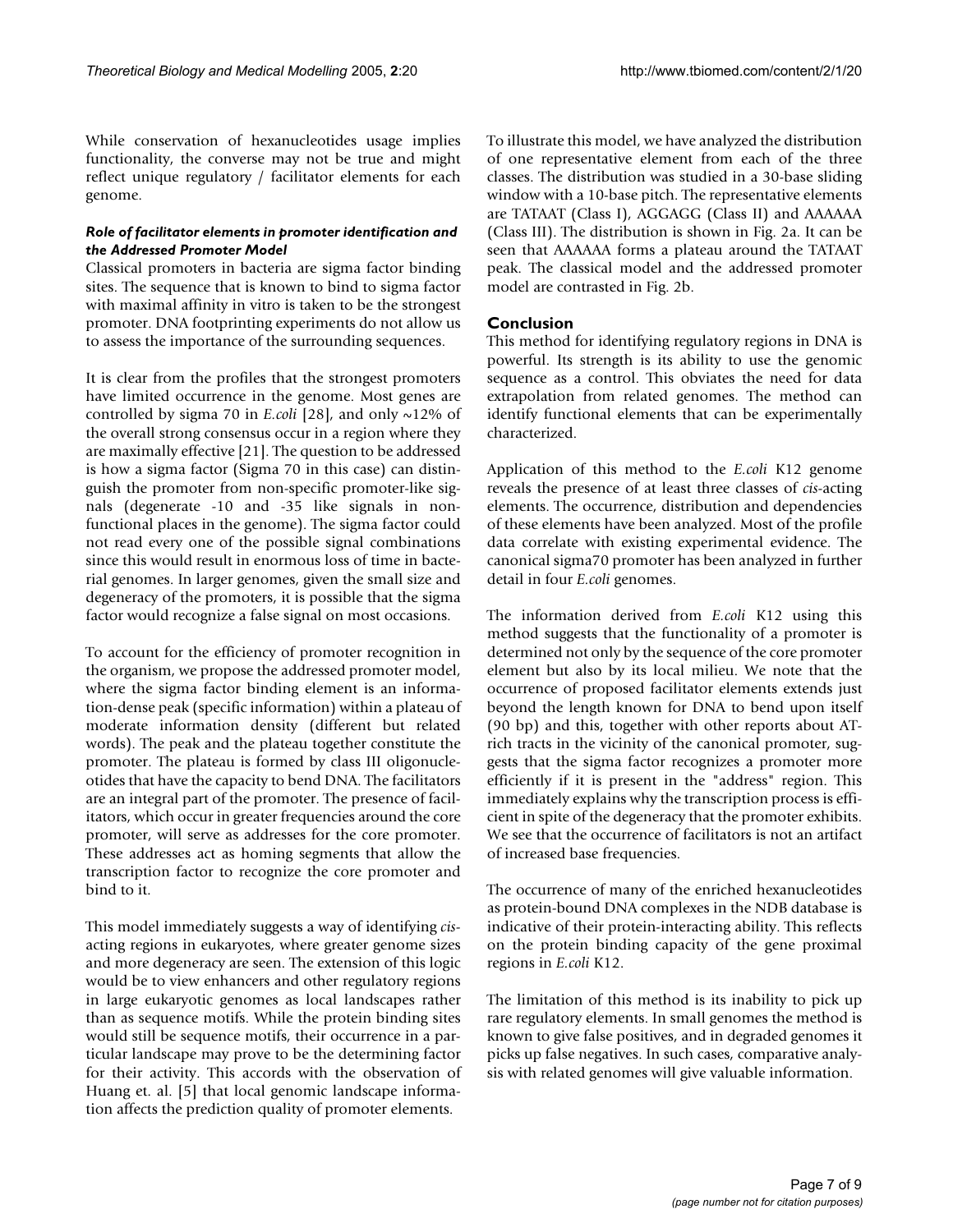## **Methods**

#### *Sequence Extraction*

Published genome sequences from the NCBI database <http://www.ncbi.nlm.nih.gov>(.fna file) were used. The start sites of genes given in the annotation file (.ptt file) were used for extracting upstream sequences of all the genes. Upstream sequences were taken only from their respective strands (+ strand for + genes and vice versa) because of the directionality of promoters. Four such fragments were taken from upstream of each gene, viz. -1 to - 100, -101 to -200, -201 to -300 and -301 to -400. The distance between any two genes was not given importance because of the possibility that regulatory and transcriptional start sites may be present in the coding region of the preceding gene.

#### *Profiling*

For every gene in the *E. coli* K12 genome, four contiguous DNA fragments from the corresponding strand were extracted. The length of each fragment was 100 bases. The fragments were named F4 through F1, where F1 is the gene-proximal fragment. There are 4311 genes in *E.coli*. Four sequence sets, one each for F1, F2, F3 and F4, were created for all the genes. Each of these sequence sets covers approximately 4.6% of the genome.

Occurrence of all hexanucleotides was counted on both strands of the genome and the four upstream-sequence sets. The Compseq program from the EMBOSS [29] suite was used for this purpose. Any word that was non-functional was expected to be distributed equally across the sequence sets. Thus, for a non-functional word in the upstream context, we expected approximately 4.6% of its genomic occurrence in any of the sequence sets.

Since *cis*-acting elements are gene-proximal, we expected their occurrence to be higher in F1 than elsewhere. We set a threshold (T) of 200% in word frequency to identify signals. Given a standard deviation of 0.56, it is apparent that a 200% increase (9.2% of genomic occurrence) is more than 6σ, which is significant. Words whose frequency in a given sequence set was 9.2% or more were termed "enriched" in the corresponding fragment.

All analyses were carried out using Perl 5.6.1[http://](http://www.perl.com) [www.perl.com](http://www.perl.com) scripts on a Mandrake Linux 9.1 platform. The complete dataset is available in an in-house MySql <http://www.mysql.org>-based server.

#### *Markov Dependency Analysis*

We analyzed the character-state probabilities of all the words (137 words) for which a function could not be assigned. For this, we created a position-specific probability matrix (PSPM). The PSPM was derived from a positionspecific frequency matrix (PSFM), which is defined as follows. For a word size of L, a PSFM is a  $4 \times L$  matrix M, where each element  $M_{i,j}$  [i  $\in \{A,T,G,C\}$  and j  $\in \{1,2,...L\}$ ] is the number of times the character state i occurs at position j. In this case,  $L = 6$ .

If S is the sum of all occurrences of words, then the PSPM is related to the PSFM as given below:

 $PSPM = (1/S) \times PSFM$ 

Such a matrix was used to derive consensus words preferred in the -100 region. From the PSPM, four sub-matrices were derived by anchoring the various character states (A, C, G, and T) at the first position. Further dependencies were analyzed by subsequent anchoring of two more positions, based on their prominence in the sub-PSPMs, to their representative character states.

#### *Markov Analysis for TATAAT-dependent Signals*

For each occurrence of the Pribnow box within the -100 region, the preceding 50-base region was extracted. The PSPM was created for the sequence set as described above, where the value of L is 50. Different profiles were created by anchoring the base profile at all positions with all four bases. This was used to analyze the dependency of upstream signals on TATAAT. This analysis was done on a sequence set collated from all the four strains of *E.coli*.

#### **Authors' contributions**

KS gave the core idea for oligonucleotide profiling, analysis of occurrence and proposed the model. ASNS worked with KS in profiling and analyzing the statistical significance of results, and KrS worked with KS in analyzing the distribution of words in gene proximal regions. GM was involved in analysis of results and critically analyzing the manuscript. PG is the group leader.

#### **Acknowledgements**

The authors would like to thank Ms. Anishetty for discussions, and to acknowledge the financial support given by Council for Scientific and Industrial Research, Government of India and Department of Biotechnology, Government of India through the BTIS programme. We also extend our thanks to the developers of EMBOSS for making it available free of cost. We wish to acknowledge the contribution of the Free Software Foundation, MySQL, PERL community and others for making valuable software available free.

#### **References**

- 1. Kalate RN, Tambe SS, Kulkarni BD: **Artificial Neural Networks for prediction of** *Mycobacterial* **promoter sequence.** *Comp Biol Chem* 2003, **27:**555-564.
- 2. Howard D, Benson K: **Evolutionary computation method for prediction of** *cis***[-acting sites.](http://www.ncbi.nlm.nih.gov/entrez/query.fcgi?cmd=Retrieve&db=PubMed&dopt=Abstract&list_uids=14642656)** *Biosystems* 2003, **72:**19-27.
- 3. Bussemaker HJ, Li H, Siggia ED: **[Building a Dictionary for](http://www.ncbi.nlm.nih.gov/entrez/query.fcgi?cmd=Retrieve&db=PubMed&dopt=Abstract&list_uids=10944202) [genomes: Identification of presumptive regulatory sites by](http://www.ncbi.nlm.nih.gov/entrez/query.fcgi?cmd=Retrieve&db=PubMed&dopt=Abstract&list_uids=10944202) [statistical analysis.](http://www.ncbi.nlm.nih.gov/entrez/query.fcgi?cmd=Retrieve&db=PubMed&dopt=Abstract&list_uids=10944202)** *Proc Natl Acad Sci USA* 2000, **97:**10096-10100.
- Lenhard B, Sandelin A, Mendoza L, Engström P, Jareborg N, Wasserman WW: **dentification of conserved regulatory elements by comparative genome analysis.** *Journal of Biology* 2003, **2:**1-13.